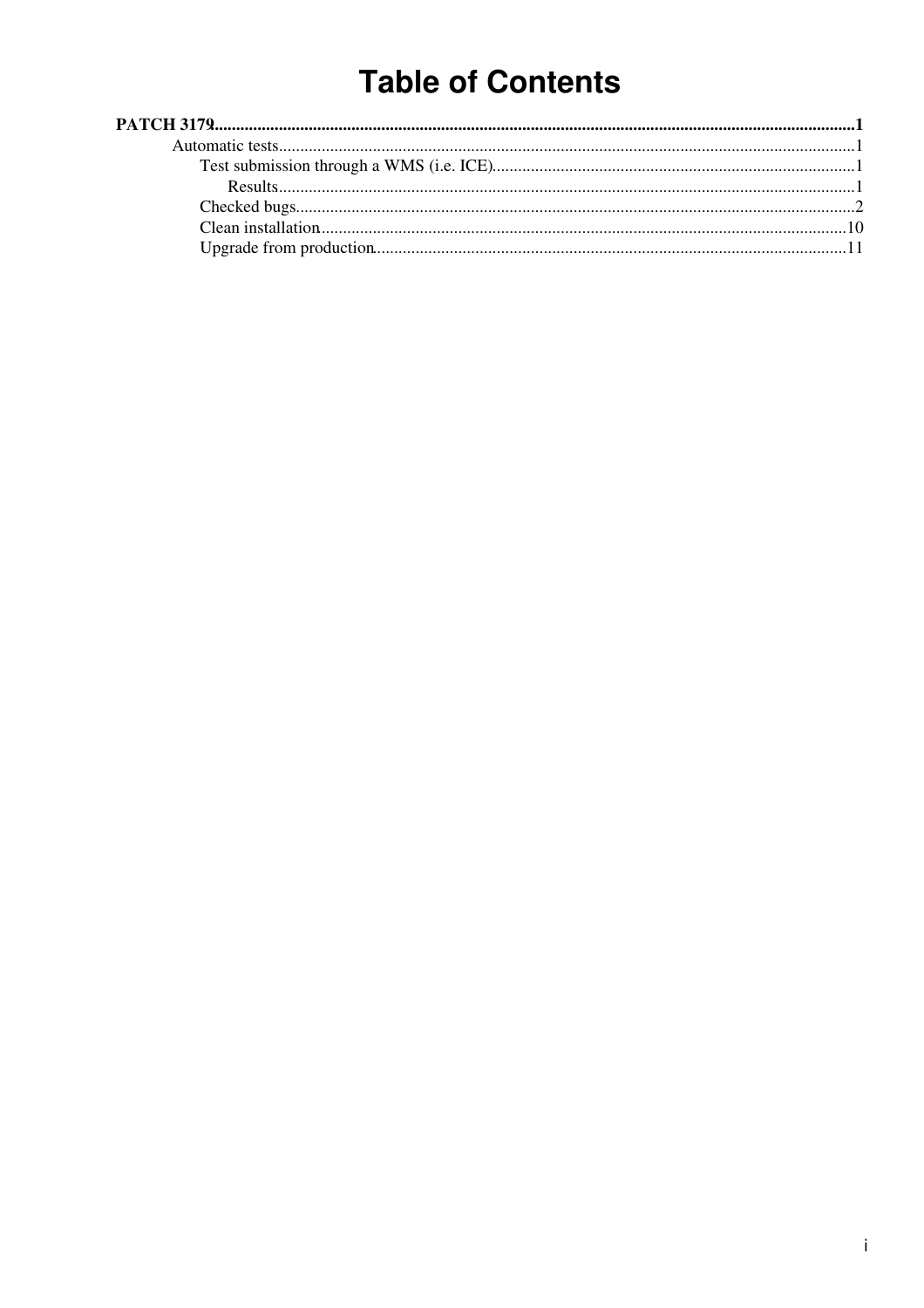# <span id="page-1-0"></span>**[PATCH 3179](https://savannah.cern.ch/patch/index.php?3179)**

## <span id="page-1-1"></span>**Automatic tests**

- report #1:
	- ♦ CREAM UI version: 1.12.1; CREAM testsuite version: 1.0.7
	- ♦ Used event query for monitoring and BUpdater/BNotifier for status change detection
	- ♦ Batch system: LSF
	- ♦ All the tests complete successfully, view the [reports](https://wiki-igi.cnaf.infn.it/twiki/pub/EgeeJra1It/CreamTestsP3179/reports_patch3179_01.tar.gz)
- report #2
	- ♦ CREAM UI version: 1.11.1; CREAM testsuite version: 1.0.6
	- ♦ used direct polling for monitoring and BLParser for status change detection
	- ♦ Batch system: TORQUE
	- ♦ All the tests complete successfully, view the [reports](https://wiki-igi.cnaf.infn.it/twiki/pub/EgeeJra1It/CreamTestsP3179/reports_patch3179_02.tar.gz)

Since the current version of the CREAM CE does not enable CEMonitor for a standard installation, all the tests that make use of the notification mechanism have not been taken into account

# <span id="page-1-2"></span>**Test submission through a WMS (i.e. ICE)**

Description:

- 2880 collections each of 25 jobs
- One collection every 60 seconds
- Four users
- We use these CEs located at Padua:
	- $\triangle$  6 CEs SL5/64b with cream version 1.12 (2 lsf + 4 torque)
	- $\triangle$  4 CEs SL4 with cream version 1.11 (2 lsf + 2 torque)
	- $\triangle$  11 CEs SL4 with cream version 1.12 (5 lsf + 6 torque)
- Use automatic-delegation
- The job is a "sleep random(7200)"
- Resubmission is enabled
- Use proxy renewal service (myproxy.cern.ch)
- Lease mechanism is not used

#### <span id="page-1-3"></span>**Results**

- Collections correctly submitted: 2868 (71700 jobs)
	- ♦ DONE OK: 71663 (99.95%)
	- $\blacklozenge$  NOTDONE: 0 (0 %)
	- $\triangle$  ABORTED: 0 (0 %)
	- $\triangle$  CANCELLED: 37 (0.05 %) (Stucked in torque queues)
	- $\triangleleft$  Resubmitted: 82 (0.11 %)
- The 82 jobs have been resubmit due to an error like this one:

```
Cannot move OSB (${globus_transfer_cmd} file:///tmp/CREAM954728532/env.err gsiftp://devel1
/P4/https_3a_2f_2fdevel15.cnaf.infn.it_3a9000_2fP4KWHXbaYyEAymru3kNugA/output/env.err): pr
edg_wll_LogEvent*(): LB server (bkserver,lbproxy) store protocol error (edg_wll_LogEvent()
ERROR: LB server (bkserver, lbproxy) store protocol error;; edg_wll_DoLogEvent(): edg_wll_
Error: GSS failure occured: GSS Major Status: General failure (GSS Minor Status Error Cha
Error with GSI credential globus_gsi_gssapi: Error with gss credential handle globus_crede
/home_cre34_954728532/cre34_954728532.proxy with subject: /C=IT/O=INFN/OU=Personal C
/CN=proxy/CN=proxy/CN=limited proxy expired 42 minutes ago. )) Cannot move OSB (${g
```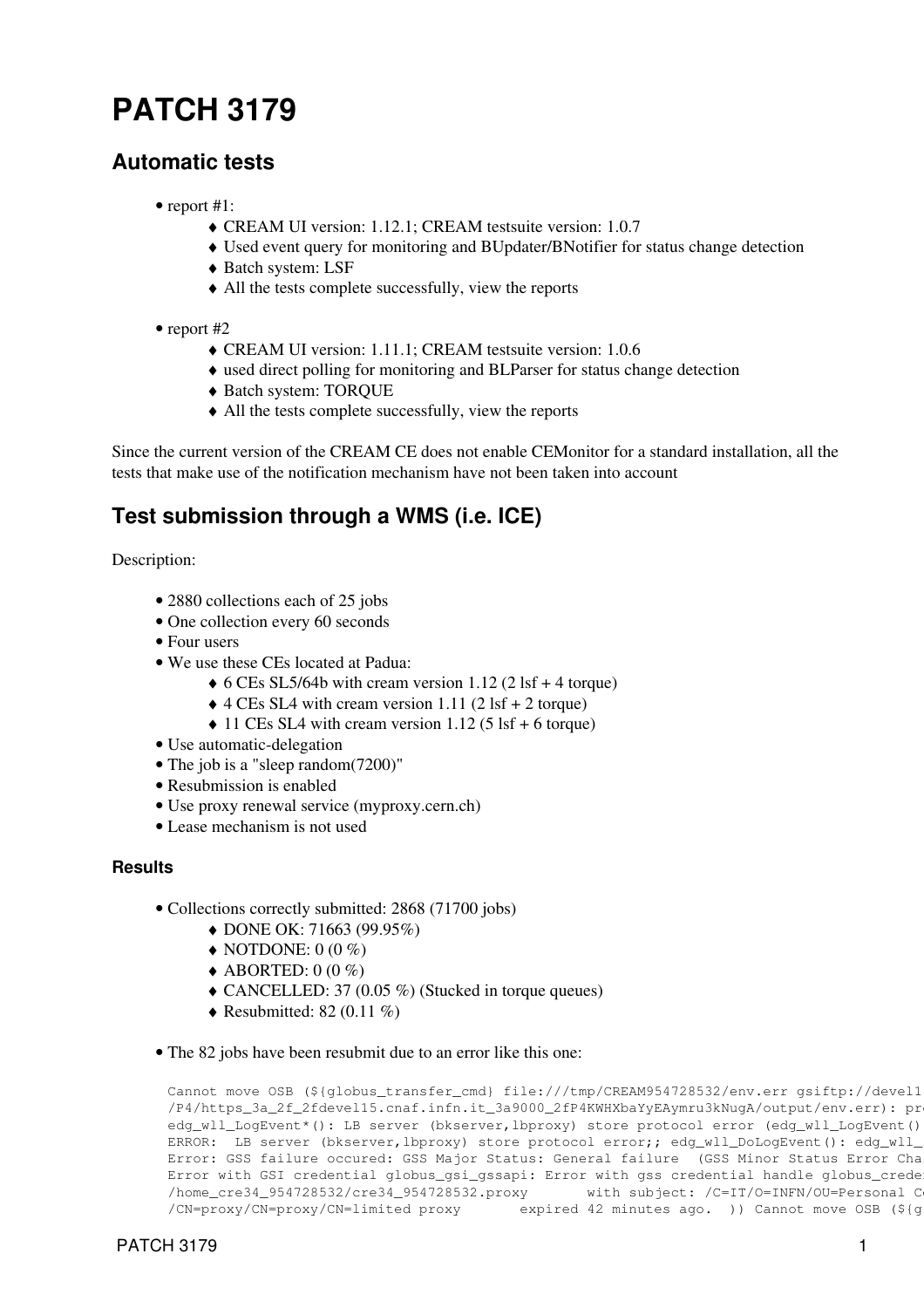gsiftp://devel18.cnaf.infn.it:2811/var/glite/SandboxDir/P4/https\_3a\_2f\_2fdevel15.cnaf.infn expired

**All the errors occur in the old CEs (i.e. version 1.11).**



### <span id="page-2-0"></span>**Checked bugs**

- Bug [#37430](https://savannah.cern.ch/bugs/?37430) : BLParser should properly filter it's log output FIXED
	- ♦ Not too clear what the fix is supposed to be
	- According to the developer (M. Mezzadri) the command received by the old blparser from ♦ CREAM should be reported in the blparser log file without an extra new-line
	- ♦ Verified in the old blparser log file
- Bug [#45364](https://savannah.cern.ch/bugs/?45364) : BLAH\_JOB\_CANCEL should report failure reason FIXED
	- submit a job top CREAM and then cancels it using the LRMS command (e.g. qdel). Before ♦ the blparser (and therefore CREAM) realizes that the job was cancelled, issue a glite-ce-job-cancel.
	- Issue a glite-ce-job-status -L 2. For the cancel command a failure )alomng with its reason) ♦ should be reported such as:

```
*** Command Name = [JOB CANCEL]
    Command Category = [JOB_MANAGEMENT]
   Command Status = [ERROR]
    Command Fail Reason = [qdel: Unknown Job Id 45299.cream-38.pd.infn.it]
   Creation Time = [Fri 26 Feb 2010 18:43:27] (1267206207)
    Start Scheduling Time = [Fri 26 Feb 2010 18:43:27] (1267206207)
   Start Processing Time = [Fit 26 Feb 2010 18:43:27] (1267206207) Execution Completed Time = [Fri 26 Feb 2010 18:43:30] (1267206210)
```
- Bug [#46419](https://savannah.cern.ch/bugs/?46419) : CREAM sandbox area should be scratched when the CREAM DB is scratched FIXED
	- Submit at least one job to the CE and wait for its termination, so that the sandbox area is not ♦ empty
	- Increment the value of the parameters creamdb\_database\_version in the file ♦ /opt/glite/etc/glite-ce-cream/cream-config.xml.template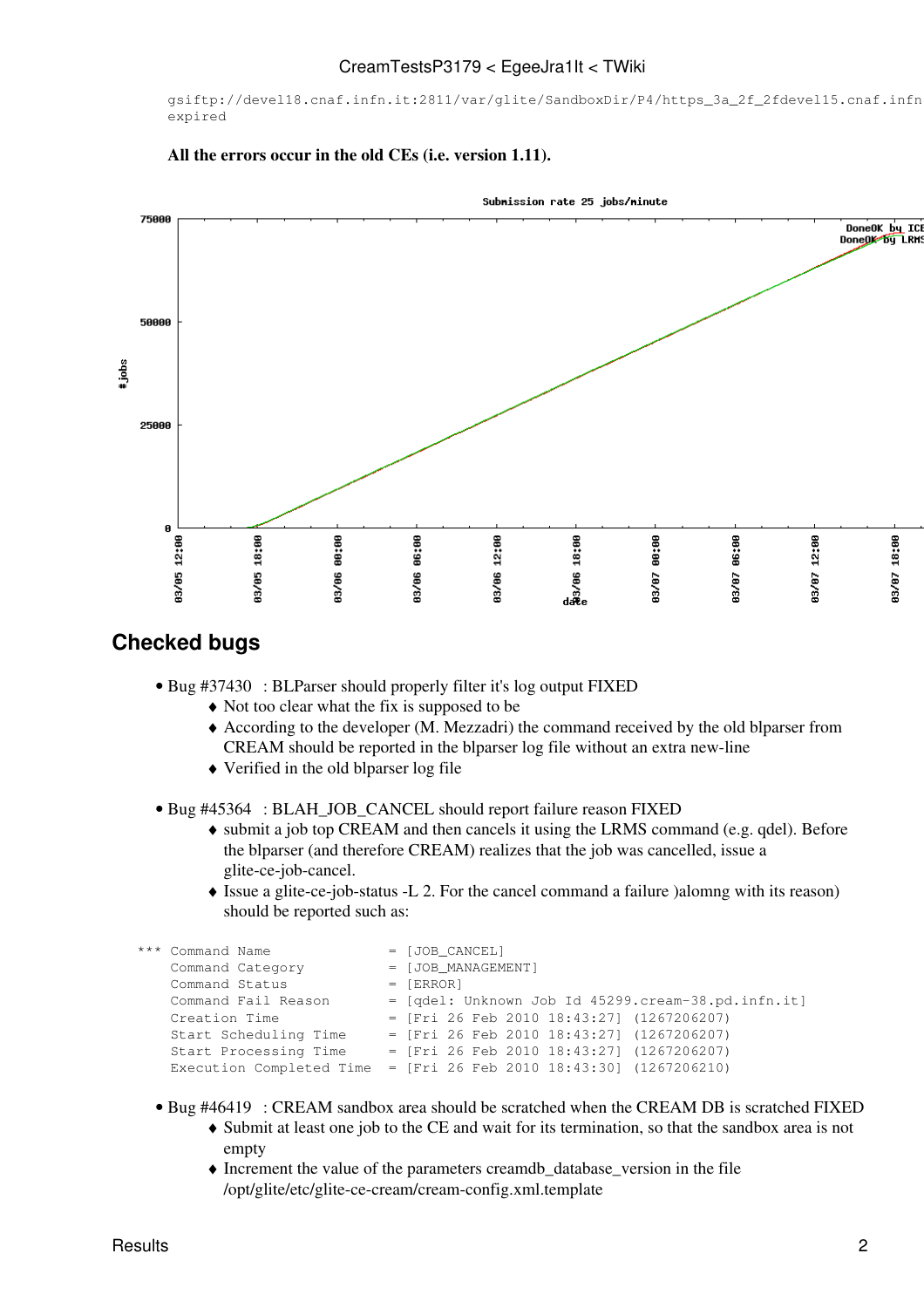- ♦ reconfigure the node with yaim and check whether the sandbox area is empty
- Bug [#47070](https://savannah.cern.ch/bugs/?47070) : [ yaim-cream ] yaim cream module should support remote mysql setup HOPEFULLY **FIXED**
- Bug [#47254](https://savannah.cern.ch/bugs/?47254) : Possible problems if the proxy used to talk with CREAM is shorter than 10 minutes FIXED
	- ♦ create a voms-proxy whose lifetime is shorter than 10 minutes
	- submit a simple job whose lifetime is shorter than the voms-proxy one and verify its correct ♦ termination
- Bug [#47804](https://savannah.cern.ch/bugs/?47804) : Possible problems configuring blah in CREAM-CE for LSF FIXED
	- copy the file profile.lsf from the LSF configuration directory into a new destination, for ♦ example /tmp
	- ♦ define in the site-info.def the variable LSFPROFILE\_DIR=/tmp and reconfigure with yaim
	- ♦ verify that in the file /opt/glite/etc/blah.conf the profile is loaded from the new path
- Bug [#48786](https://savannah.cern.ch/bugs/?48786) : Load should be one of the parameter of DISABLE\_SUBMISSION\_POLICY in CREAM FIXED
	- $\triangle$  specify a low load level in the file /opt/glite/bin/glite cream load monitor
	- try to overload the node with the testsuite: cream-test-monitored-submit -r 30 -n 20000 -m ♦ 2000 -C 50 -l log4py.conf -j test.jdl -R <ceID> --sotimeout 60 --vo dteam --valid 02:00 and verify that with high load the submissions are rejected
- Bug [#49497](https://savannah.cern.ch/bugs/?49497) : user proxies on CREAM do not get cleaned up FIXED
	- delegate a proxy whose lifetime is shorter than the parameter delegation\_purge\_rate of the ♦ CREAM configuration file
	- wait for the new proxy cleanup run (at least twice the delegation\_purge\_rate) and verify that ♦ the proxy file has been removed from the directory
- Bug [#50226](https://savannah.cern.ch/bugs/?50226) : yaim-cream-ce should use config\_secure\_tomcat FIXED
	- ♦ install the CE node from scratch
	- ♦ verify the state of the trustmanager accessing the URL: https://ce-host:8443/ce-cream/services
- Bug [#50723](https://savannah.cern.ch/bugs/?50723) : CREAM: check for the jobtype is not case insensitive FIXED
	- submit a job specifying the parameter "jobtype=Normal" in the JDL and verify the correct ♦ execution of the job
- Bug [#50875](https://savannah.cern.ch/bugs/?50875) : CREAM: reason for cancelled jobs should be reported FIXED
	- submit and cancel a job using the CREAM CLI command and verify that the reason reports ♦ "Cancelled by user"
	- submit and cancel a job using the LRMS command (e.g. qdel) and verify that the reason ♦ reports "Cancelled by CE admin"
- Bug [#50876](https://savannah.cern.ch/bugs/?50876) : CREAM reports that the proxy expired even when the problem is in detecting the lifetime of the proxy FIXED
	- force a failure for the command grid-proxy-init in the jobwrapper, for example delegating a ♦ proxy on the CE, manually renaming the corresponding delegated proxy in the sandbox area and then submitting a job using the given delegation ID.
	- verify that the failure reason reported by the job status contains the message: Problem to ♦ detect the lifetime of the proxy
- Bug [#51046](https://savannah.cern.ch/bugs/?51046) : CREAM: DelegProxyInfo info sometimes is wrong FIXED
	- ♦ submit a job, wait for its termination and verify the correct lifetime of the proxy in the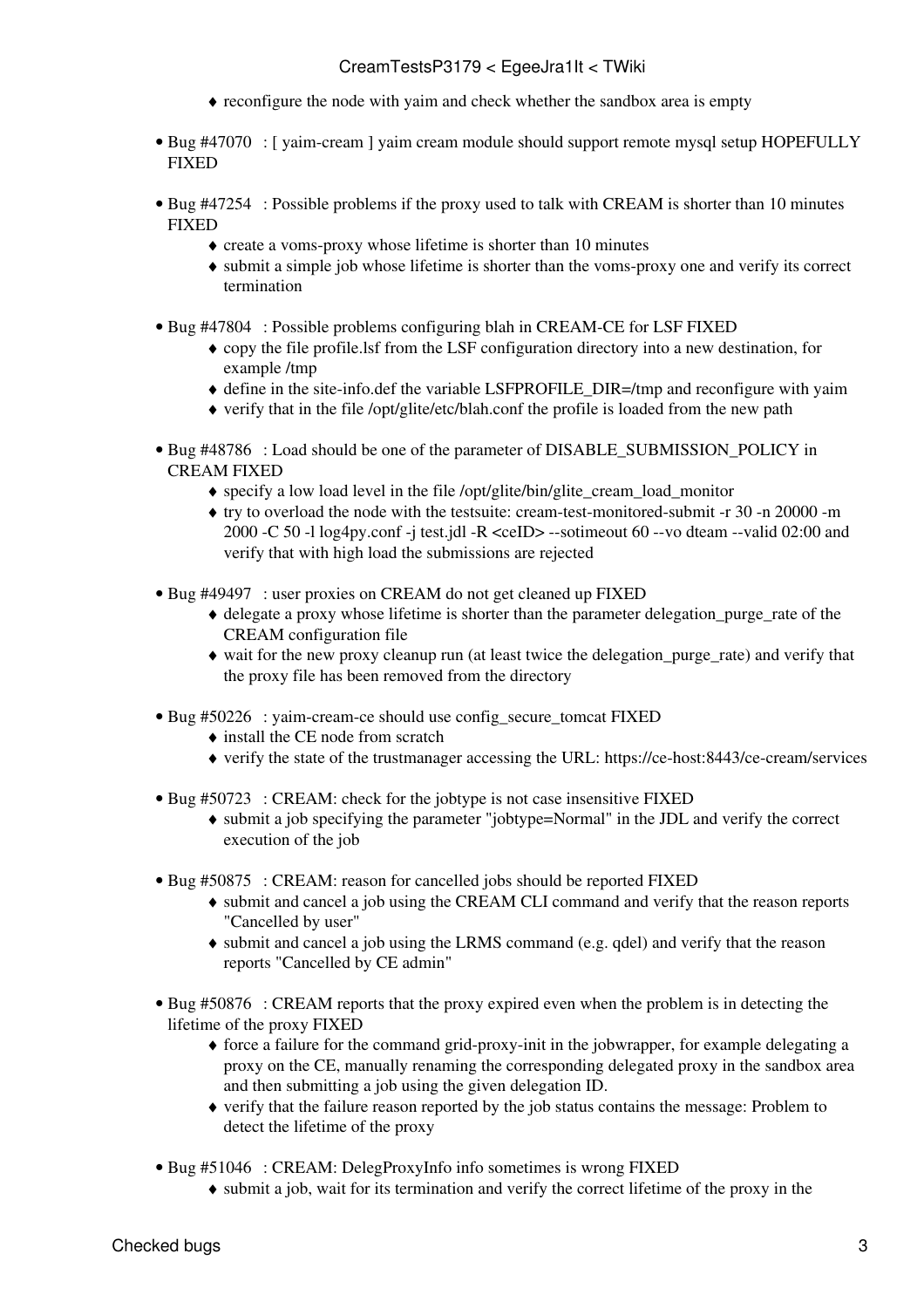glite-ce-job-status output

- Bug [#51118](https://savannah.cern.ch/bugs/?51118) : config\_cream\_glexec doesn't set glexec permissions right FIXED
	- install a CE node from scratch and verify the permissions for /opt/glite/sbin/glexec (6555) and /opt/glite/etc/glexec.conf (640)
- Bug [#51124](https://savannah.cern.ch/bugs/?51124) : catalina.out is clogged with grid-proxy-init warnings FIXED
	- ♦ submit a job and check the catalina.out file
- Bug [#51128](https://savannah.cern.ch/bugs/?51128) : lcas-suexec.db on CREAM CE should be named lcas-glexec.db for consistency FIXED
	- ♦ install a CE node from scratch
	- verify the existence of the files: /opt/glite/etc/lcas/lcas-glexec.db and ♦ /opt/glite/etc/lcmaps/lcmaps-glexec.db
- Bug [#51249](https://savannah.cern.ch/bugs/?51249) : [ yaim-cream-ce ] refactor config\_cream\_db FIXED
	- ♦ Install the node from scratch and verify all the basic operations of the CREAM service
- Bug [#51310](https://savannah.cern.ch/bugs/?51310) : Wrong event timestamp FIXED
	- ♦ run the consumer server (glite-ce-monitor-consumer) on the client machine
	- create a subscription for the topic CREAM\_JOBS on the CE specifying the URL of the ♦ consumer server above
	- ♦ submit a job and verify the validity of the field TIMESTAMP of any event
- Bug [#51311](https://savannah.cern.ch/bugs/?51311) : Wrong event timestamp generated by the CREAM Job Sensor FIXED  $\triangle$  act as for bug [#51310](https://savannah.cern.ch/bugs/?51310)
- Bug [#51313](https://savannah.cern.ch/bugs/?51313) : CEMon must not notify the expired events CANNOT REPRODUCE
- Bug [#51705](https://savannah.cern.ch/bugs/?51705) : glexec-wrapper.sh should be removed from CREAM RPM FIXED ♦ check the content of glite-ce-cream rpm
- Bug [#51706](https://savannah.cern.ch/bugs/?51706) : yaim-cream-ce: remove "lcg" prefix from JOB\_MANAGER FIXED
	- ♦ change the value of JOB\_MANAGER in the siteinfo.def e.g. from lsf to lcglsf
		- configure the node with YAIM and verify that in the resource BDII the string lsf (and not ♦ lcglsf) appears in the glueeeuniqueids
- Bug [#51892](https://savannah.cern.ch/bugs/?51892) : Exception when using java.text.DateFormat.parse FIXED
	- try to overload the node with the testsuite: cream-test-monitored-submit -r 30 -n 20000 -m ♦ 2000 -C 50 -l log4py.conf -j test.jdl -R --sotimeout 60 --vo dteam --valid 02:00 and verify that with high load the submissions are rejected
	- ♦ verify the log of the CREAM service
- Bug [#51928](https://savannah.cern.ch/bugs/?51928) : BLAH crashes if the cerequirements classad attribute is malformed FIXED
	- ♦ submit a job specifying a malformed cerequirements parameter
	- ♦ verify that the job is executed and the parameter is ignored
- Bug [#51978](https://savannah.cern.ch/bugs/?51978) : CREAM can be slow to start FIXED
	- submit a big bunch of long-lived jobs, for example using cream-test-monitored-submit -r 30 ♦ -n 2000 -m 2000 -C 100 --sotimeout 60 -j long.jdl -R  $\lt$ ce id $gt$  where long.jdl is "[executable="/bin/sleep";arguments="3600";]"
	- ♦ when all the jobs have been submitted restart the service and verify the startup time.
	- verify in the CREAM and BLAHP logs that the jobs are checked one by one at startup, ♦ instead of polling all jobs from a given timestamp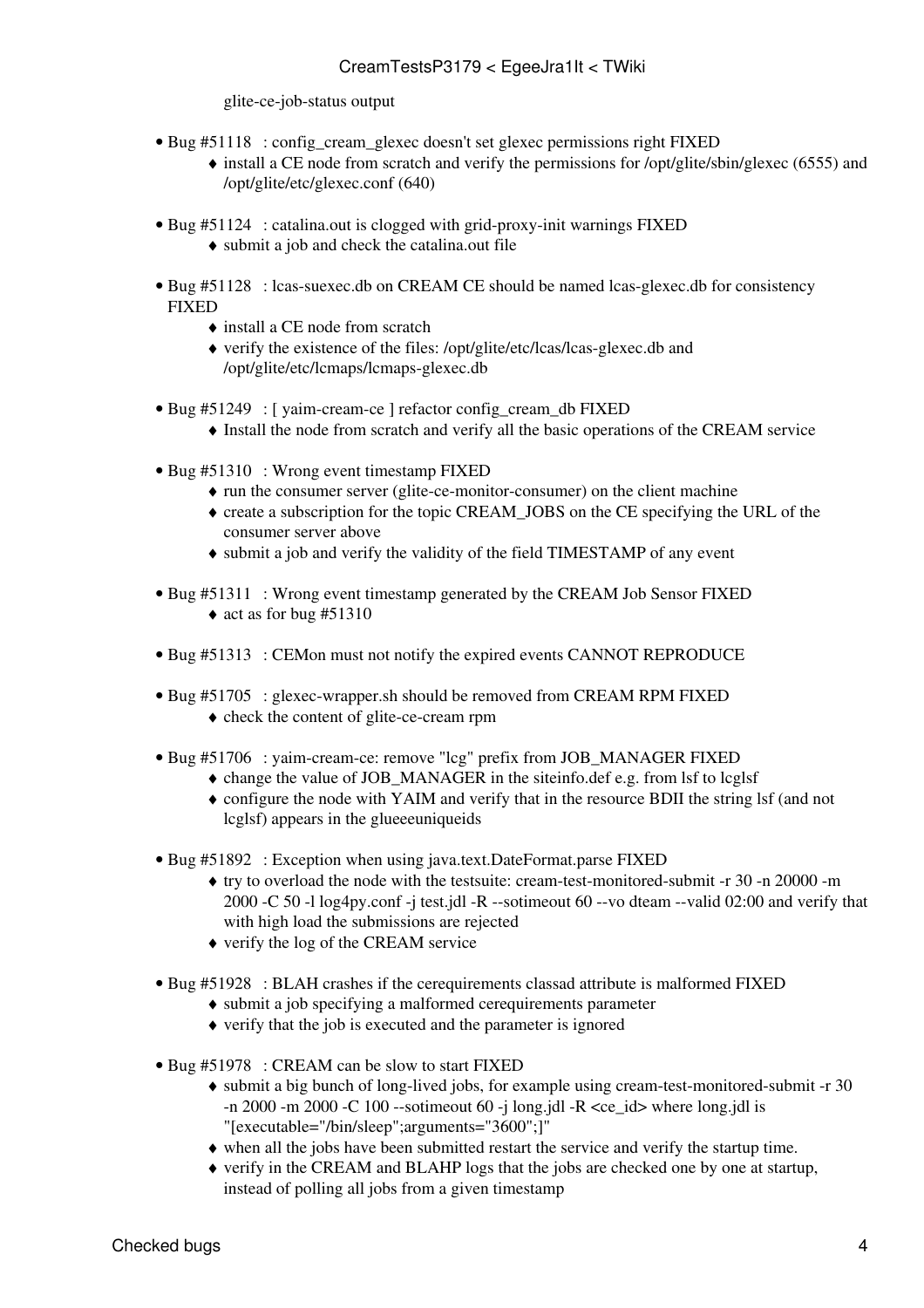- Bug [#51993](https://savannah.cern.ch/bugs/?51993) : Proxy renewal not very efficient for multiple jobs having the same delegationid FIXED
	- stress the renewal mechanism with a single short delegated proxy, for example with the ♦ following test: cream-test-monitored-submit -r 30 -n 2000 -m 2000 -C 50 --sotimeout 60 -j long.jdl -R  $\langle$ ce  $id$ > --vo  $\langle$ vo name> --valid  $\langle 00:20 \rangle$
- Bug [#52020](https://savannah.cern.ch/bugs/?52020) : [ yaim-cream-ce ] Support use of file (besides syslog) for glexec logging FIXED
	- install from scratch, submit a job and verify that the operation has been logged into the ♦ syslog.
	- define the following variables in the site-info.def: ♦

```
GLEXEC_CREAM_LOG_DESTINATION=file
GLEXEC_CREAM_LOG_DIR=/tmp/tests
```
run yaim again, submit a new job and verify that the log is written into the specified directory.

- Bug [#52050](https://savannah.cern.ch/bugs/?52050) : misleading error message "The problem seems to be related to glexec FIXED
	- The CREAM service does not make use of glexec anymore, and therefore this error message ♦ can't appear anymore
- Bug [#52051](https://savannah.cern.ch/bugs/?52051) : CEMon must remove all expired subscriptions on start-up FIXED
	- ♦ create a subscription for the topic CREAM\_JOBS on the CE with a short lifetime
	- $\bullet$  shutdown the service and wait for the expiration of the subscription
	- restart the service and verify that the subscription does not exist anymore in the directory ♦ /opt/glite/var/cemonitor/subscription
- Bug [#52052](https://savannah.cern.ch/bugs/?52052) : Sometimes the getInfo() operation does not report the right list of topics FIXED
	- enable or disable the CE sensor removing or adding the corresponding tag in the file ♦ /opt/glite/etc/glite-ce-monitor/cemonitor-config.xml
	- ♦ wait for cemonitor to reload the configuration (usually 10m)
	- ♦ verify the availability of the topic using the command glite-ce-monitor-gettopics
- Bug [#52268](https://savannah.cern.ch/bugs/?52268) : BLAH leaves files in /tmp when CErequirements is set FIXED
	- submit a job specifying a simple CE requirements (e.g. ♦ cerequirements="other.GlueHostMainMemoryRAMSize > 2000")
	- ♦ verify that, after the execution of the job, in the tmp directory no files ce-req-file-\* are left
- Bug [#52651](https://savannah.cern.ch/bugs/?52651) : CREAM file descriptor overuse FIXED
	- try to overload the node with the testsuite: cream-test-monitored-submit -r 30 -n 20000 -m ♦ 2000 -C 50 -l log4py.conf -j test.jdl -R --sotimeout 60 --vo dteam --valid 02:00 and verify that with high load the submissions are rejected
	- ♦ seek "too many open files" in the CREAM log
- Bug [#52719](https://savannah.cern.ch/bugs/?52719) : Blah doesn't set the 'executable' flag if a local jobwrapper is found FIXED
	- ♦ Submitted a job to a CREAM CE
	- Checked the BLAH wrapper: the chmod u+x of the CREAM [JobWrapper](https://wiki-igi.cnaf.infn.it/twiki/bin/edit/EgeeJra1It/JobWrapper?topicparent=EgeeJra1It.CreamTestsP3179;nowysiwyg=0) is done in all cases ♦ (even if the job is going to be run on the WN via a local jobwrapper)
- Bug [#52942](https://savannah.cern.ch/bugs/?52942) : Missing description for ISB/OSB error in jobwrapper FIXED
	- submit a job with an unreachable host in the inputsandbox or in the outputsandboxbasedesturi ♦ parameter
	- ♦ verify that the output of the glite-ce-job-status contains the full description of the failure
- Bug [#53459](https://savannah.cern.ch/bugs/?53459) : [CREAM] Provide method to improve the detection of job status changes by ICE **FIXED**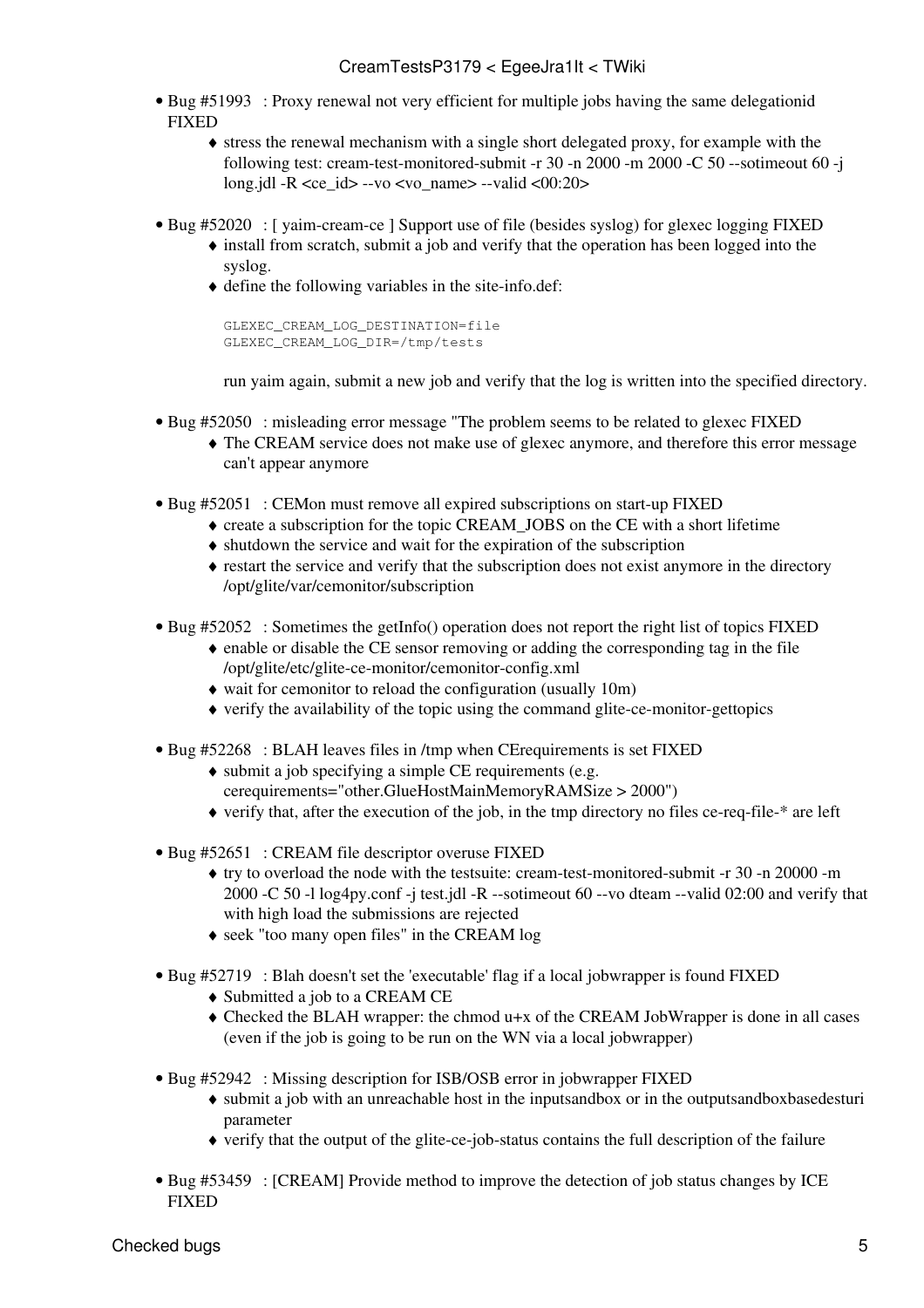- run the "monitored" part of the [testsuite](https://twiki.cnaf.infn.it/twiki/bin/view/EgeeJra1It/CreamWorkPlan) , the latest version of the testsuite makes use of the ♦ "event query" mechanism for keeping track of the job status.
- Bug [#53499](https://savannah.cern.ch/bugs/?53499) : CREAM job wrapper template should be put outside the jar FIXED check whether the file /opt/glite/share/webapps/ce-cream.war contains the file ♦
	- WEB-INF/jobwrapper.tpl
- Bug [#54812](https://savannah.cern.ch/bugs/?54812) : lsf\_submit.sh job requirement FIXED
	- Created (and chmoded +x) the file /opt/glite/bin/lsf\_local\_submit\_attributes.sh on the ♦ CREAM CE with the following content:

```
 #!/bin/sh
 echo "BSUB -n 2"
```
- ♦ Submitted a job to that CE, without specifying in the JDL the cerequirements attribute Checked (via bjobs -l) that the -n 2 directive was used (which means that the ♦ lsf\_local\_submit\_attributes.sh was run) •
- Bug [#54900](https://savannah.cern.ch/bugs/?54900) : [ glite-yaim-cream-ce ] config\_cream\_tomcat\_user should not add tomcat to VO FIXED
	- ♦ check the membership of any VO group
- Bug [#54949](https://savannah.cern.ch/bugs/?54949) : Some job can remain in running state when BLParser is restarted for both lsf and pbs HOPEFULLY FIXED
	- ♦ Not easy to reproduce
	- Submitted several jobs (logged in different batch system log files) to a CREAM CE ♦ configured with the old blparser
	- ♦ Restarted CREAM
	- ♦ Didn't notice problems in getting the status of these jobs
- Bug [#55078](https://savannah.cern.ch/bugs/?55078) : Possible final state not considered in BLParserPBS and BUpdaterPBS CANNOT **REPRODUCE** 
	- To test the fix it would be necessary to have a scenario for which in the Torque log file for a ♦ certain job the event "Job Run..." is followed by the event "dequeuing from"
	- ♦ Not able to reproduce such scenario
- Bug [#55420](https://savannah.cern.ch/bugs/?55420) : Allow admin to purge CREAM jobs in a non terminal status FIXED
	- temporary disconnect any WN from the CE, e.g. shutting down the mom server in a ♦ TORQUE installation
	- ♦ submit a job
	- on the CE with administrator privileges run the command: ♦ /opt/glite/sbin/JobDBAdminPurger.sh -u -p -s 2 as described in the [wiki page](http://grid.pd.infn.it/cream/field.php?n=Main.HowToPurgeJobsFromTheCREAMDB)
	- ♦ verify with glite-ce-job-list that the job has been purged from the database
	- verify that the sandbox directory of that job has been removed from ♦ /opt/glite/var/cream\_sandbox
	- ♦ remove manually the job from the batch system and reconnect all the WN
- Bug [#55438](https://savannah.cern.ch/bugs/?55438) : BUpdater problems in updating job state with AssignFinalState for all batch system FIXED
	- ♦ Submitted 3 jobs lasting 2 hours to a CREAM CE with only 2 job slots.
	- For all the jobs the right events were logged by the bnotifier (i.e. it didn't log status=4 with ♦ failurereason=999)
- Bug [#55531](https://savannah.cern.ch/bugs/?55531) : BUpdaterPBS should consider lines like "unable to run job" FIXED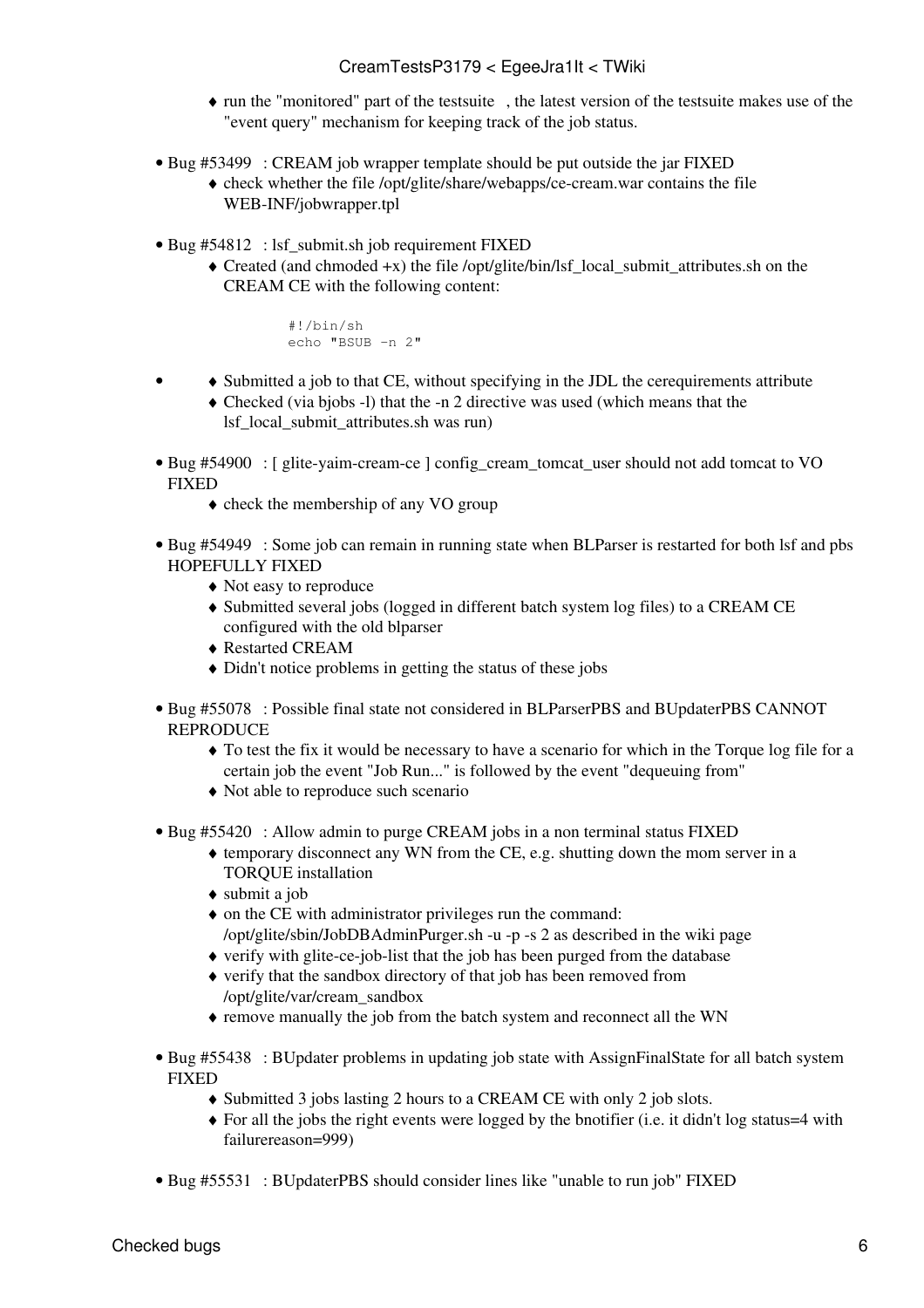- Verified as specified [here](https://savannah.cern.ch/bugs/index.php?55531#comment1) for job<https://cream-28.pd.infn.it:8443/CREAM543877125> ♦ (363638.cream-28.pd.infn.it). Difficult to reproduce that Torque problem.
- Bug [#55565](https://savannah.cern.ch/bugs/?55565) : BLAH configuration attribute blah\_disable\_wn\_proxy\_renewal fails to disable proxy renewal. FIXED
	- ♦ Verified issuing a BLAH\_JOB\_REFRESH proxy for a running job
	- Moreover the BLAH proxy renewal operation is not used anymore (the proxy on the CE is ♦ renewed by CREAM and no more by BLAH)
- Bug [#56075](https://savannah.cern.ch/bugs/?56075) : Job failure reasons missing in the CREAM log file FIXED
	- submit a job with an unreachable host in the inputsandbox or in the outputsandboxbasedesturi ♦ parameter
	- verify that in the log file appears the message: failureReason=Cannot move ISB (): error: ♦ globus\_xio: Unable to connect to xxxx:2811 globus\_xio: globus\_libc\_getaddrinfo failed.globus\_common: Name or service not known
- Bug [#56339](https://savannah.cern.ch/bugs/?56339) : [blah] "service glite-ce-blparser restart" does not always work FIXED
	- try the command /opt/glite/etc/init.d/glite-ce-blparser restart and verify the correct behaviour ♦ of the script
- Bug [#56367](https://savannah.cern.ch/bugs/?56367) : CREAM RPM depends on C libs FIXED
	- ♦ check if the package of glite-ce-cream contains any elf executable
- Bug [#56518](https://savannah.cern.ch/bugs/?56518) : BLAH blparser doesn't start after boot of the machine FIXED
	- $\bullet$  install the CE node from scratch specifying the parameter
	- BLPARSER\_WITH\_UPDATER\_NOTIFIER=false in the yaim configuration for creamCE
	- ♦ reboot the machine and verify that the blparser\_master is running
- Bug [#56697](https://savannah.cern.ch/bugs/?56697) : CREAM logging must be improved when CREAM register operation fails FIXED
	- $\triangle$  force the service to fail a register operation, e.g. temporary renaming the sandbox directory
		- ♦ verify that the log reports at least the JobID and the reason of the failure
- Bug [#57210](https://savannah.cern.ch/bugs/?57210) : BLAH condor\_submit script doesn't recognize certain options. CANNOT **REPRODUCE** 
	- Not possible to test the fix since we don't have CREAM based CEs with Condor as batch ♦ system
- Bug [#57307](https://savannah.cern.ch/bugs/?57307) : condor\_submit.sh does not support the handling of "local" attributes CANNOT **REPRODUCE** 
	- Not possible to test the fix since we don't have CREAM based CEs with Condor as batch ♦ system
- Bug [#57820](https://savannah.cern.ch/bugs/?57820) : [yaim-cream-ce] CREAM-CE publishes GlueServiceDataValue incomplete FIXED
	- run the infoprovider: /opt/glite/etc/gip/provider/glite-info-provider-service-cream-wrapper | ♦ grep [GlueServiceDataValue](https://wiki-igi.cnaf.infn.it/twiki/bin/edit/EgeeJra1It/GlueServiceDataValue?topicparent=EgeeJra1It.CreamTestsP3179;nowysiwyg=0)
	- verify that 3 different values are returned for the [GlueServiceDataValue:](https://wiki-igi.cnaf.infn.it/twiki/bin/edit/EgeeJra1It/GlueServiceDataValue?topicparent=EgeeJra1It.CreamTestsP3179;nowysiwyg=0) the version, the DN ♦ and the host name of the CE
- Bug [#58103](https://savannah.cern.ch/bugs/?58103) : Cream database Query performance FIXED
	- ♦ Internal improvement
	- ♦ run a set of stress-tests and verify the performance
- Bug [#58109](https://savannah.cern.ch/bugs/?58109) : Wrong value for the "service version" property FIXED
	- ♦ verify the property using the command glite-ce-service-info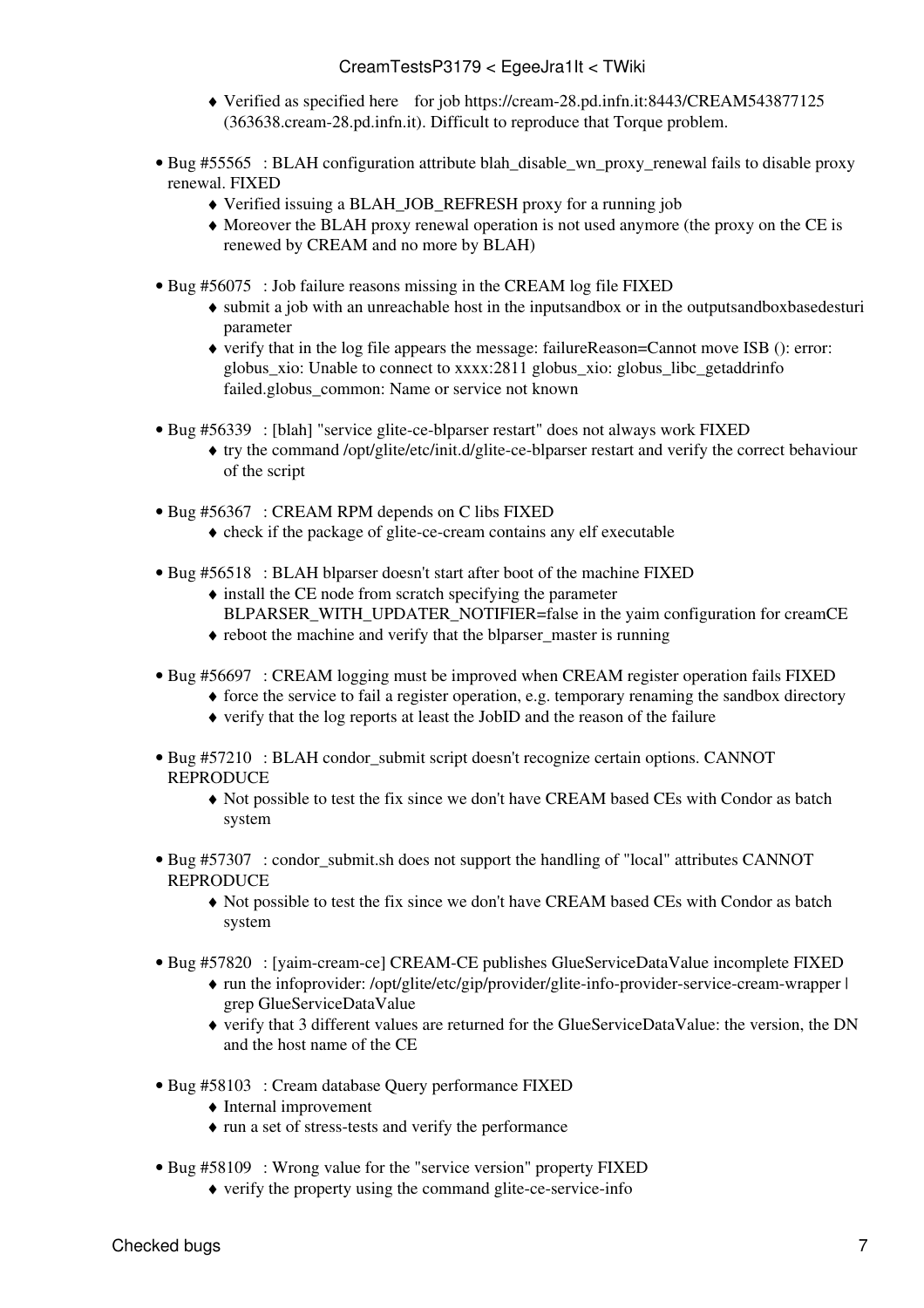- Bug [#58119](https://savannah.cern.ch/bugs/?58119) : CREAM CE: publish Production instead of Special as default value for GlueCEStateStatus FIXED
	- ♦ verify with /opt/glite/libexec/glite-info-wrapper | grep -i gluecestatestatus
- Bug [#58423](https://savannah.cern.ch/bugs/?58423) : RFE: support for ISB/OSB transfers from/to gridftp servers running using credentials FIXED
	- ♦ tested using java-based UI
	- $\bullet$  tested using the following JDL:

```
\Gammaexecutable="/bin/ls";
inputsandbox={"gsiftp://lxsgaravatto.pd.infn.it:6787/etc/fstab?DN=/C=IT/O=INFN/OU=Pe
stdoutput="out-gsi.out";
stderror="err-gsi.err";
outputsandbox={"out-gsi.out", "err-gsi.err"}
outputsandboxbasedesturi="gsiftp://lxsgaravatto.pd.infn.it:6787/tmp?DN=/C=IT/O=INFN,
]
```
- Bug [#58659](https://savannah.cern.ch/bugs/?58659) : NullPointerException from getStatus FIXED
	- try to overload the node with the testsuite: cream-test-monitored-submit -r 30 -n 20000 -m ♦ 2000 -C 50 -l log4py.conf -j test.jdl -R --sotimeout 60 --vo dteam --valid 02:00 and verify that the log of the testsuite does not report any NullPointerException
- Bug [#58792](https://savannah.cern.ch/bugs/?58792) : JobRegister fails, because cream\_sandbox directory doesn't exist FIXED
	- ♦ temporary rename the directory /opt/glite/var/cream\_sandbox without turning off the service
	- ♦ submit a job and verify that the failure reports "cannot create the job's working directory!"
- Bug [#58941](https://savannah.cern.ch/bugs/?58941) : [yaim-cream-ce] lcmaps confs for glexec and gridftp are not fully synchronized **FIXED** 
	- verify that the file /opt/glite/etc/lcmaps/lcmaps.db is complaint with the one attached to the ♦ bug.
- Bug [#59005](https://savannah.cern.ch/bugs/?59005) : Possible problem with hold/resumed jobs in BUpdaterLSF FIXED
	- ♦ Verified as reported [here](https://savannah.cern.ch/bugs/index.php?59005#comment2)
- Bug [#59329](https://savannah.cern.ch/bugs/?59329) : Proxy symlinks left in the registry area until purged FIXED
	- submit a job and verify the verify the existence of the related symlink in the directory ♦ /opt/glite/var/blah/user\_blah\_job\_registry.bjr/registry.proxydir
	- ♦ when the job terminates verify that the symlink has been removed by blah.
- Bug [#59686](https://savannah.cern.ch/bugs/?59686) : Possible crash of BUpdarePBS due to wrong malloc FIXED
	- ♦ Define the parameter pbs\_spoolpath in the file /opt/glite/etc/blah.config
	- ♦ run the [BUpdaterPBS](https://wiki-igi.cnaf.infn.it/twiki/bin/edit/EgeeJra1It/BUpdaterPBS?topicparent=EgeeJra1It.CreamTestsP3179;nowysiwyg=0) daemon and verify its liveness
- Bug [#59862](https://savannah.cern.ch/bugs/?59862) : [ yaim-cream-ce ] broken -v functionality FIXED
	- ♦ remove a mandatory variable from the site-info.def, for examples JOB\_MANAGER
	- ♦ run yaim configurator with option -v and verify that all the yaim functions are called.
- Bug [#59962](https://savannah.cern.ch/bugs/?59962) : Sometimes the CREAM initialization fails with "UserId = ADMINISTRATOR is not enable for that operation"CANNOT REPRODUCE
- Bug [#60831](https://savannah.cern.ch/bugs/?60831) : Error log message: "CREAM\_JOB\_SENSOR\_HOST parameter not specified" FIXED
	- verify that the parameter "CREAM\_JOB\_SENSOR\_HOST" is not defined in the file ♦ /opt/glite/etc/glite-ce-cream/cream-config.xml
	- ♦ submit several jobs
	- ♦ verify that the log of the CREAM service does not report the error above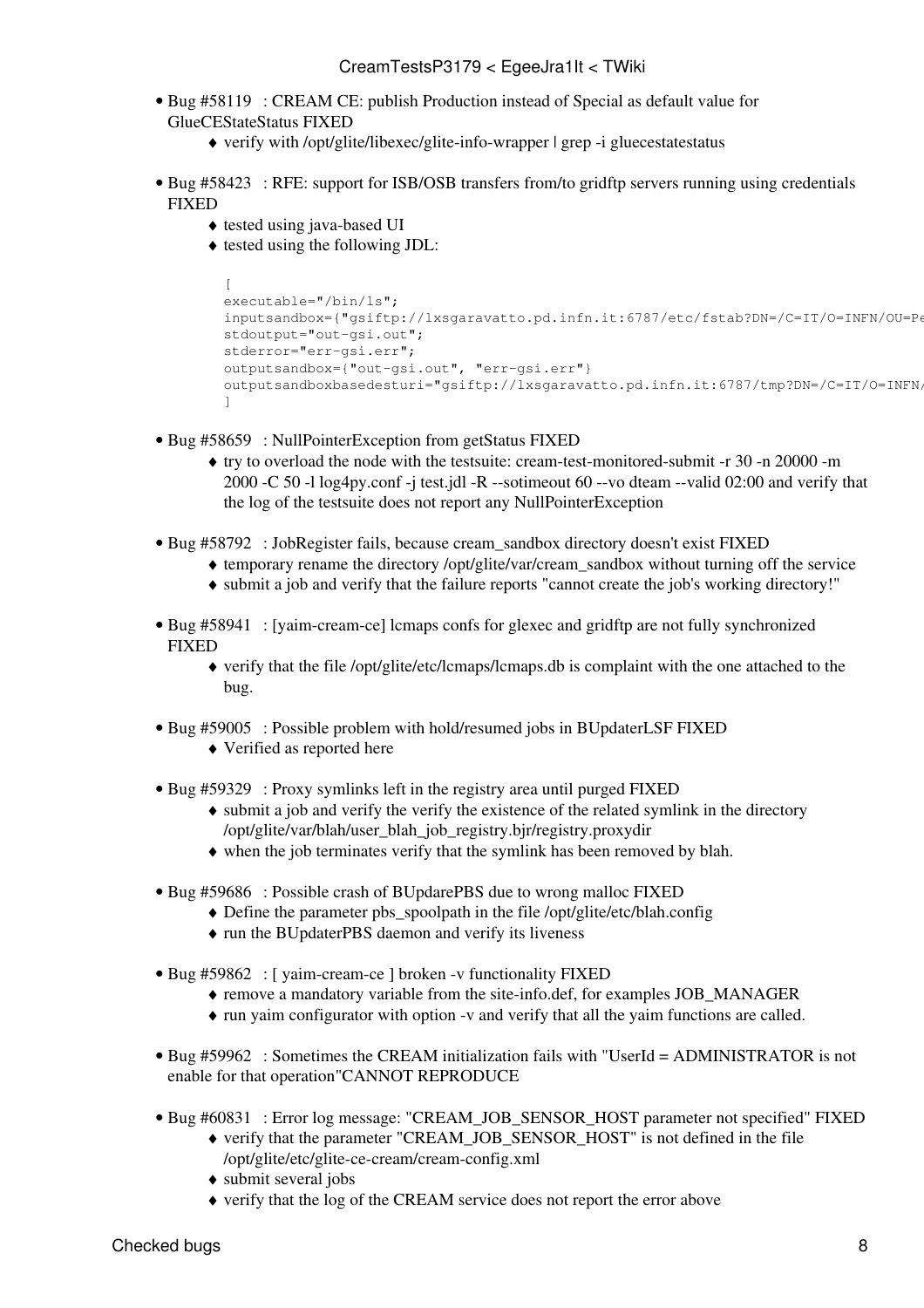- Bug [#61322](https://savannah.cern.ch/bugs/?61322) : CREAM jw doesn't set GLITE\_WMS\_RB\_BROKERINFO FIXED
	- submit a job and verify that the jobwrapper script, contained into the sandbox area for that ♦ job, defines correctly the \_\_brokerinfo variable
- Bug [#61401](https://savannah.cern.ch/bugs/?61401) : config\_cream\_blah and config\_cream\_clean don't take into account GLITE\_LOCATION\_LOG FIXED
	- verify that the log files of blahp are saved into the directory specified by ♦ GLITE\_LOCATION\_LOG
- Bug [#61402](https://savannah.cern.ch/bugs/?61402) : [yaim-cream-ce] does not use GLITE\_LOCATION\_VAR/LOG is some cases FIXED
	- change the value of GLITE\_LOCATION\_VAR and GLITE\_LOCATION\_LOG and run the ♦ yaim configurator
	- verify that the new installation has been deployed into the the new directory and the log is ♦ written in the new location
- Bug [#61407](https://savannah.cern.ch/bugs/?61407) : Set CE\_ID in the cream jw FIXED
	- submit a job and verify that the jobwrapper script, contained into the sandbox area for that ♦ job, defines correctly the CE\_ID variable
- Bug [#61493](https://savannah.cern.ch/bugs/?61493) : [ yaim-cream-ce ] glexec\_get\_account policy order is wrong FIXED ♦ As reported in the bug, this was fixed fixing bug #58941
- 
- Bug [#61604](https://savannah.cern.ch/bugs/?61604) : yaim-cream-ce should not install config\_gip\_software\_plugin FIXED verify that the glite-yaim-cream-ce package does not contain the file ♦ config\_gip\_software\_plugin but it contains config\_cream\_gip\_software\_plugin instead
- Bug [#61730](https://savannah.cern.ch/bugs/?61730) : CREAM jw: GLITE\_WMS\_LOG\_DESTINATION should always be set with the FODN FIXED
	- submit a job and verify that the jobwrapper script, contained into the sandbox area for that ♦ job, defines a FQDN in the \_\_ce\_hostname variable
- Bug [#61761](https://savannah.cern.ch/bugs/?61761) : CEMon must guarantee the notification rate FIXED
	- ♦ enable the "CE Sensor" plugin
	- create a subscription for the topic published by the sensor above with a running consumer: ♦ glite-ce-monitor-subscribe --cert <user\_proxy> --key <user\_proxy> --topic CE\_MONITOR --dialects ISM\_CLASSAD\_GLUE\_1.2 --consumer-url <consumer\_url> --rate 10 --duration 600 <cemonitor\_url>
	- create on ore more subscriptions to non-existing consumer URL or to a fake blocking one ♦ (e.g. using nc -l -p <consumer port>) specifying the same rate as above
	- ♦ verify that the notification rate for the first consumer is correct
- Bug [#61790](https://savannah.cern.ch/bugs/?61790) : Problems in CREAM CE when there are "strange" characters in the subject certificate **FIXED** 
	- Verified submitting a job to a Torque CREAM CE with a proxy with subject: ♦ /DC=gov/DC=fnal/O=Fermilab/OU=Robots/CN=lcgcaf/CN=cdf/CN=Donatella Lucchesi/CN=UID:lucchesi
	- With the same proxy there were problems before (see ♦ https://gus.fzk.de/ws/ticket info.php?ticket=54767 )
- Bug [#62070](https://savannah.cern.ch/bugs/?62070) : Possible problem with notification time in BNotifier HOPEFULLY FIXED
	- ♦ Not possible to reproduce it according to the developer (M. Mezzadri)
- Bug [#62207](https://savannah.cern.ch/bugs/?62207) : [ yaim-cream ] Enable Glue 2.0 publishing FIXED
	- ♦ Tested according<https://svnweb.cern.ch/trac/gridinfo/wiki/ResourceBDII> . Sent the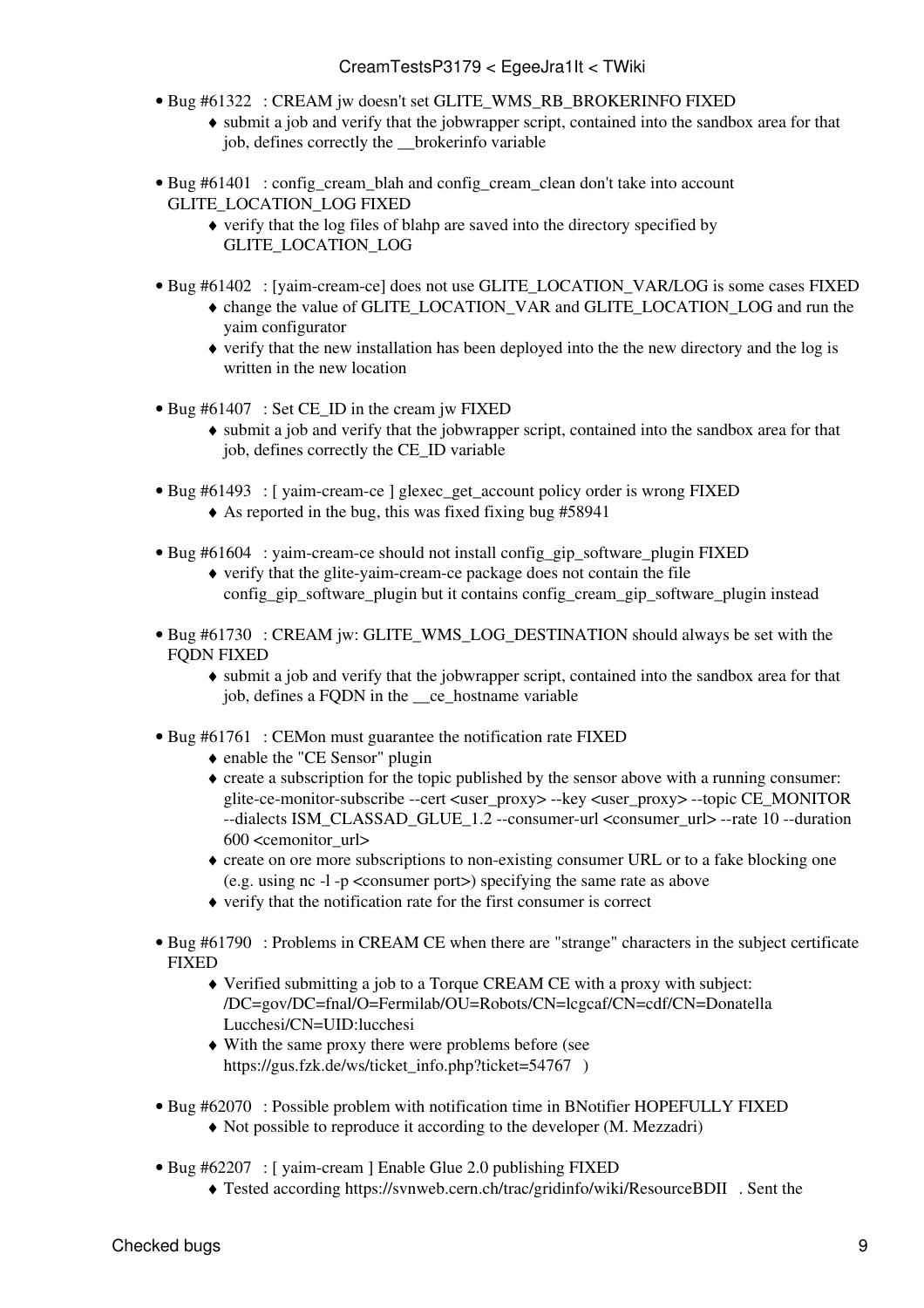following query to the CE BDII: ldapsearch -x -h \$(hostname) -p 2170 -b o=glue and verified that it returns GLUE2 information. This output was already "validated" by S. Burke.

- Bug [#62436](https://savannah.cern.ch/bugs/?62436) : Possible problem with updater if job remain queued too long FIXED
	- Fixed as reported [here](https://savannah.cern.ch/bugs/?62436#comment1) : 3 jobs lasting 2 hours were submitted to a CREAM CE with only 2 ♦ job slots. For the third one the BNotifier logged the right events (i.e. it didn't log status=4 with failurereason=999)
- Bug [#62565](https://savannah.cern.ch/bugs/?62565) : yaim-cream-ce requires BLPARSER\_HOST even if the new blparser has to be configured FIXED
	- Install the CE node from scratch removing the BLPARSER\_HOST definition from the ♦ site-info.def and defining BLPARSER\_WITH\_UPDATER\_NOTIFIER=true.
	- verify that the yaim log about any error concerning the variable above and the BNotifier and ♦ the Bupdater run correctly.
- Bug [#62776](https://savannah.cern.ch/bugs/?62776) : Yaim config for CREAM CE erroneously requires tomcat in glexec group FIXED • Install the CE node from scratch and verify the following permissions:

-r--r----- 1 root glexec 535 Mar 1 10:47 /opt/glite/etc/glexec.conf -r-sr-sr-x 1 root glexec 79792 Jun 11 2009 /opt/glite/sbin/glexec

- $\blacklozenge$  verify that the glexec.conf file contains the property: "user\_white\_list = tomcat"
- Bug [#62893](https://savannah.cern.ch/bugs/?62893) : Possible proxy renewal problem in the CREAM jw FIXED
	- try to overload the node with the testsuite: cream-test-monitored-submit -r 30 -n 20000 -m ♦ 2000 -C 50 -l log4py.conf -j test.jdl -R <ceID> --sotimeout 60 --vo dteam --valid 00:30
	- ♦ verify that no proxy related issues occur
- Bug [#63398](https://savannah.cern.ch/bugs/?63398) : CREAM jw: removal of token should be retried in case of failure FIXED
	- submit the following jdl: ♦

```
\sqrt{2}environment= {"__token_file=gsiftp://host/path"};
executable="/bin/sleep";
arguments="30";
]
```
specifying existing host and path first and verify that the job terminate successfully; the owner of the token must be the mapped-user.

submit the jdl above but specifying a fake host and/or path and verify that the job status ♦ reports 3 different failed attempts for taking the token:

"/opt/edg/libexec/edg-gridftp-base-rm: error globus\_ftp\_client: the server responded

- Bug [#63874](https://savannah.cern.ch/bugs/?63874) : CREAM sandbox dir creation program should not attempt creation of parent directories.FIXED
	- ♦ temporary rename the directory /opt/glite/var/cream\_sandbox/<voname>
	- submit a job using voms-proxy published by the given VO and verify that the job fails and no ♦ directory /opt/glite/var/cream\_sandbox/<voname> has been created.

### <span id="page-10-0"></span>**Clean installation**

• Installation steps:

```
wget http://etics-repository.cern.ch:8080/repository/pm/registered/repomd/name/patch_3179/
yum install xml-commons-apis
yum install glite-CREAM
wget http://grid-deployment.web.cern.ch/grid-deployment/glite/repos/3.2/glite-TORQUE_utils
```